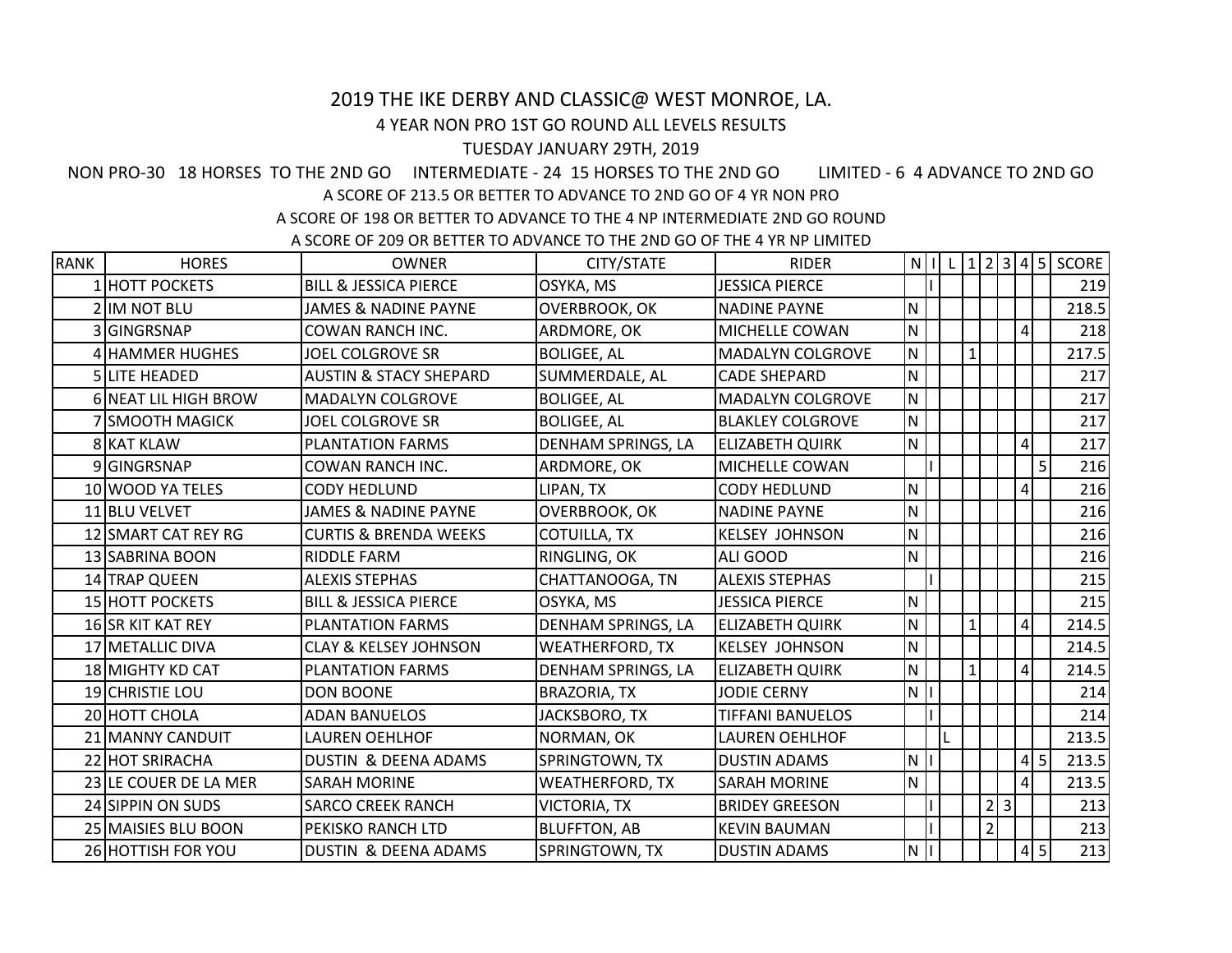| 27 SHESA TUFF TEASPOON    | <b>CIRCLE R CUTTING HORSES</b>    | OCALA, FL                | <b>NANCY RAINEY</b>         | N            |  |              |                |                 |                | 212.5          |
|---------------------------|-----------------------------------|--------------------------|-----------------------------|--------------|--|--------------|----------------|-----------------|----------------|----------------|
| 28 REY OUT HERE           | <b>JOHN RUTHERFORD</b>            | MIDLAND, TX              | <b>KADEN RUTHERFORD</b>     |              |  |              |                |                 |                | 212            |
| 29 DESIRES CHECKS         | <b>BILLY ATWOOD</b>               | <b>WEATHERFORD, TX</b>   | <b>BILLY ATWOOD</b>         |              |  |              | 2 3            |                 |                | 212            |
| <b>30 BTR STYLISH REY</b> | <b>BELLE TERRE RANCH</b>          | CORINTH, MS              | MISSY JEAN ETHERIDGE        | N            |  | $1\vert$     |                | $\pmb{4}$       |                | 212            |
| 31 SPECIAL SURI           | <b>ADAN BANUELOS</b>              | JACKSBORO, TX            | <b>ERICA BANUELOS</b>       |              |  |              |                |                 |                | 211            |
| <b>32 KIT KAT ANNIE</b>   | <b>BELLE TERRE RANCH</b>          | CORINTH, MS              | MISSY JEAN ETHERIDGE        |              |  |              |                |                 | 5              | 210            |
| 33 BTR STYLISH REY        | <b>BELLE TERRE RANCH</b>          | CORINTH, MS              | MISSY JEAN ETHERIDGE        |              |  |              | $\overline{2}$ |                 | $\overline{5}$ | 210            |
| 34 THE COUNTESS           | <b>CASEY &amp; CODIE GREEN</b>    | PERRIN, TX               | <b>CODIE GREEN</b>          | N            |  |              |                |                 |                | 210            |
| 35 MY MY SHARONA          | <b>GLEN MATLOCK</b>               | RICHLAND, GA             | <b>GLEN MATLOCK</b>         |              |  |              |                |                 |                | 209            |
| <b>36 ALITTLE BUBBLY</b>  | THE OVER FORTY RANCH              | <b>WICHITA FALLS, TX</b> | <b>TAMMY JONES</b>          |              |  |              |                |                 |                | 208            |
| 37 PEPTO HUGHES           | <b>JOEL COLGROVE SR</b>           | <b>BOLIGEE, AL</b>       | <b>BLAKLEY COLGROVE</b>     | N            |  | $\mathbf{1}$ |                |                 |                | 208            |
| 38 BARNEY ROSS            | <b>AUSTIN &amp; STACY SHEPARD</b> | SUMMERDALE, AL           | <b>CADE SHEPARD</b>         | $\mathsf{N}$ |  |              |                |                 |                | 208            |
| 39 DESIRES A GUN          | JAMES & NADINE PAYNE              | OVERBROOK, OK            | <b>NADINE PAYNE</b>         | N            |  |              |                |                 |                | 207.5          |
| 40 RR BET HES SWEET       | VAN BOEKEL HOG FARM               | MT ELGIN, ONT            | <b>ERIC VANBOEKEL</b>       |              |  |              | $\overline{2}$ |                 |                | 205            |
| 41 RIDING IN STYLE        | <b>JOEL COLGROVE SR</b>           | <b>BOLIGEE, AL</b>       | <b>JOEL COLGROVE SR</b>     | N            |  |              |                |                 |                | 204            |
| 42 TITAN                  | <b>BELLE TERRE RANCH</b>          | CORINTH, MS              | VICK ETHERIDGE              |              |  |              | 2 3            |                 | $\overline{5}$ | 202            |
| 43 CD SUPER FREAK         | <b>CRAIG &amp; SASHA THOMPSON</b> | <b>BUFFALO, TX</b>       | <b>SASHA THOMPSON</b>       |              |  |              |                |                 | 5 <sup>1</sup> | 201            |
| 44 HIGH STEPN MATE        | PEKISKO RANCH LTD                 | <b>BLUFFTON, AB</b>      | <b>KEVIN BAUMAN</b>         | N            |  |              |                |                 |                | 201            |
| 45 CHATTIE CATTY          | JEFF & JENNIFER FOLAND            | <b>WEATHERFORD, TX</b>   | <b>JENNIFER FOLAND</b>      |              |  |              |                |                 |                | 200            |
| 46 MADDIE DEL REY         | <b>MABEN &amp; JULIE THOMPSON</b> | CROSSVILLE, TN           | <b>CAMERON THOMPSON</b>     |              |  |              |                |                 |                | 198            |
| 47 CATN BLUEZ             | BILLY & ROSEMARY ATWOOD           | <b>WEATHERFORD, TX</b>   | ROSEMARY ATWOOD             |              |  |              |                |                 | 5              | 196            |
| 48 MANNY CANDUIT          | <b>LAUREN OEHLHOF</b>             | NORMAN, OK               | <b>LAUREN OEHLHOF</b>       |              |  |              |                |                 |                | 195            |
| 49 JUSTA FRECK            | <b>MIKE WOOD</b>                  | COMINE, TX               | <b>MIKE WOOD</b>            |              |  |              |                |                 |                | 120            |
| 50 SMOOTH CAVIAR          | <b>SEAN &amp; ASHLEY FLYNN</b>    | <b>WEATHERFORD, TX</b>   | <b>MADISON FLYNN</b>        |              |  |              |                |                 |                | $\Omega$       |
| 51 SABRINA BOON           | <b>RIDDLE FARM</b>                | RINGLING, OK             | ALI GOOD                    |              |  |              |                |                 |                | $\Omega$       |
| 52 MISSISSIPPI CHROME     | <b>BELLE TERRE RANCH</b>          | CORINTH, MS              | <b>VICK L ETHERIDGE</b>     |              |  |              |                | $\vert$ 3       | $\overline{5}$ | $\Omega$       |
| 53 DUALINDIPITY           | <b>SHANE CRAWFORD</b>             | MT OLIVE, MS             | <b>SHANE CRAWFORD</b>       |              |  |              |                |                 |                | $\Omega$       |
| 54 LE COUER DE LA MER     | <b>SARAH MORINE</b>               | <b>WEATHERFORD, TX</b>   | <b>SARAH MORINE</b>         |              |  |              |                |                 | 5              | $\Omega$       |
| 55 GSR METTALIC STAR      | <b>MACALL BANNER</b>              | MILLSAP, TX              | <b>MACALL BANNER</b>        |              |  |              |                |                 |                | $\Omega$       |
| 56 LIL REBEL REY          | <b>BARBARA HIMSEL</b>             | DANVILLE, IN             | <b>BARBARA HIMSEL</b>       |              |  |              | $\overline{2}$ |                 |                | $\Omega$       |
| 57 JUSTA FRECK            | MIKE WOOD                         | COMINE, TX               | <b>MIKE WOOD</b>            |              |  |              |                |                 | 5              | $\Omega$       |
| 58 METALLIC MOMENTS       | VAN BOEKEL HOG FARM               | MT ELGIN, ONT            | <b>ERIC VANBOEKEL</b>       |              |  |              |                |                 |                | 0              |
| 59 FANCY SUGAR BRITCHES   | <b>BELLE TERRE RANCH</b>          | CORINTH, MS              | <b>MISSY JEAN ETHERIDGE</b> | N            |  |              |                |                 | 4 5            | $\overline{0}$ |
| 60 KIT KAT ANNIE          | <b>BELLE TERRE RANCH</b>          | CORINTH, MS              | <b>MISSY JEAN ETHERIDGE</b> | N            |  |              |                | $\vert 4 \vert$ |                | 0              |